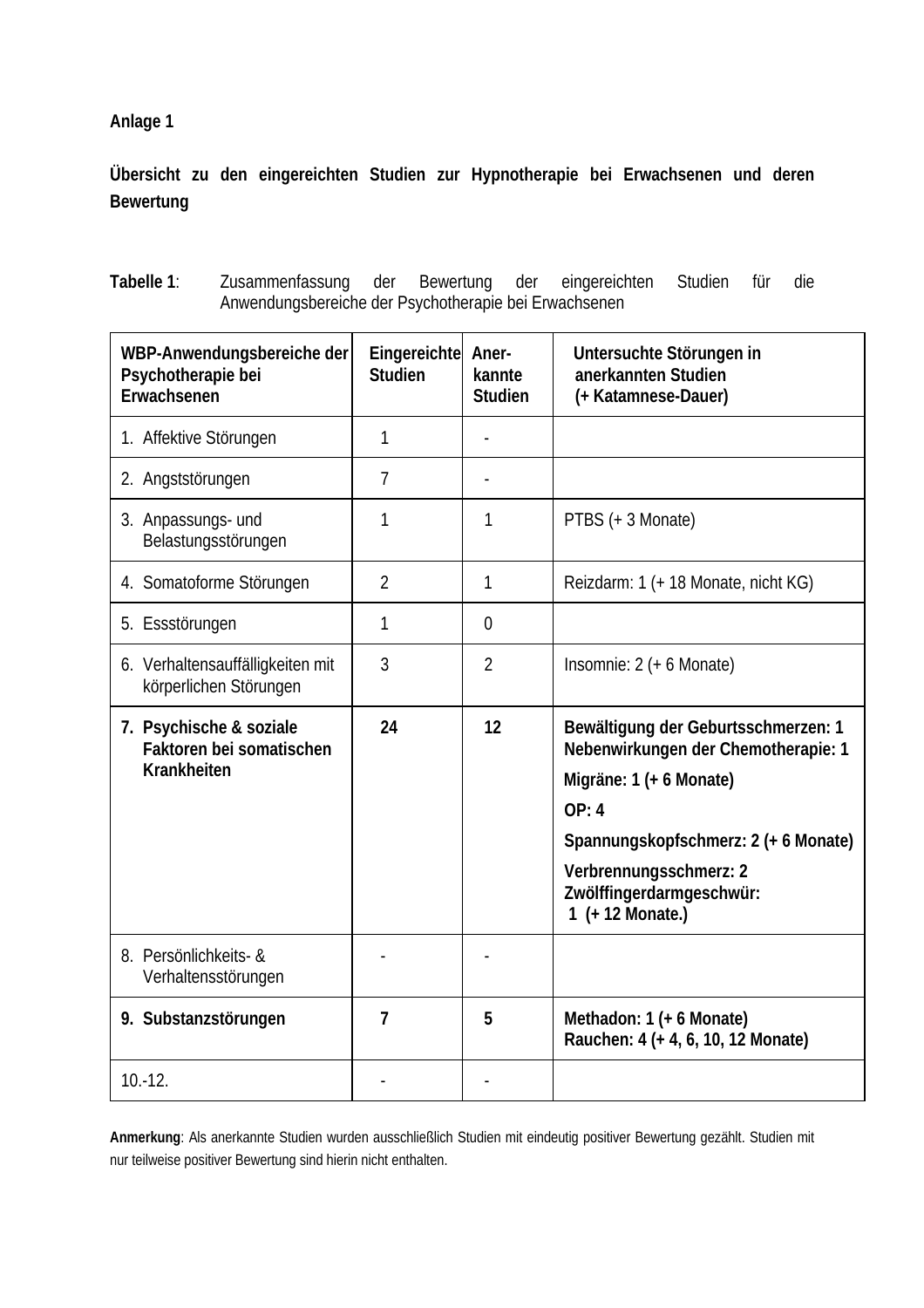| Störung/<br>Indikation                     | Jahr         | Autor                                                          | Titel                                                                                                                                                                                   | Quelle                                                                                    | Einschluss der<br>Studie /<br>Ablehnungsgrund<br>(Katamnese) | <b>Bewertung</b> |
|--------------------------------------------|--------------|----------------------------------------------------------------|-----------------------------------------------------------------------------------------------------------------------------------------------------------------------------------------|-------------------------------------------------------------------------------------------|--------------------------------------------------------------|------------------|
| 1. Affektive Störungen (F30-39) (1 Studie) |              |                                                                |                                                                                                                                                                                         |                                                                                           |                                                              |                  |
| Affektive<br>Störungen                     | 2002         | Lavertue, N.E., Kumar,<br>V.K.                                 | The Effectiveness of a Hypnotic Ego-<br>Strengthening Procedure for Improving Self<br><b>Esteem and Depression</b>                                                                      | Australian Journal of Clinical and<br>Experimental Hypnosis, Vol. 30,<br>No.1, 2002, 1-23 | <b>NEIN</b><br>Stichprobe                                    |                  |
|                                            |              | 2. Angststörungen (F40-42) (7 Studien)                         |                                                                                                                                                                                         |                                                                                           |                                                              |                  |
| Angst                                      | 1984         | Stanton, H.E.                                                  | A comparison of the effects of an hypnotic<br>procedure and music on anxiety level                                                                                                      | Australian Journal of Clinical and<br>Experimental Hypnosis, 1984, 12(2),<br>127-132      | <b>NEIN</b><br>Design                                        |                  |
| Angst-<br>störungen                        | 1994         | Stetter, F., Walter, G.,<br>Zimmermann, A.,                    | Ambulante Kurztherapie von<br>Angstpatienten mit autogenem Training und                                                                                                                 | Psychotherapie, Psychosomatik und<br>medizinische Psychologie, 1994, 44,                  | <b>NEIN</b>                                                  |                  |
| Schlangen-<br>Phobie                       | 1970         | Zähres, S., Straube, E.R.<br>Horowitz, S.L.                    | Hypnose<br>Strategies within hypnosis for reducing<br>phobic behavior                                                                                                                   | 226-234<br>Journal of Abnormal Psychology,<br>1970, 75(1), 104-112                        | Nein<br>Stichprobe                                           |                  |
| Prüfungs-<br>angst                         | 1983         | Boutin, G.E., Tosi, D.J.                                       | Modification of irrational ideas and test<br>anxiety through rational stage directed<br>hypnotherapy                                                                                    | Journal of Clinical Psychology, 1983,<br>39(3), 382-391.                                  | <b>NEIN</b><br>Stichprobe                                    |                  |
| Prüfungs-<br>angst                         | 1991         | Sapp, M.                                                       | Hypnotherapy and test anxiety: two<br>cognitive-behavioral constructs. The effects<br>of hypnosis in reducing test anxiety and<br>improving academic achievement in<br>college students | Australian Journal of Clinical<br>Hypnotherapy and Hypnosis, 1991,<br>Vol. 12, No. 1      | <b>NEIN</b><br>Stichprobe                                    |                  |
| Prüfungs-<br>angst                         | 1979         | Spies, G.                                                      | Desensitization of test anxiety: Hypnosis<br>compared with biofeedback                                                                                                                  | American Journal of Clinical<br>Hypnosis, 1979, 22(2), 108-111.                           | <b>NEIN</b><br>Design                                        |                  |
| Rede-<br>angst                             | 1991         | Stanton, H.E.                                                  | Overcoming fear of public speaking with the<br>diagnostic trance                                                                                                                        | Australian Journal of Clinical and<br>Experimental Hypnosis, 1991, 19(1),<br>41-47        | <b>NEIN</b><br>Stichprobe                                    |                  |
|                                            |              | 3. Belastungsstörungen (F43) (1 Studie)                        |                                                                                                                                                                                         |                                                                                           |                                                              |                  |
| <b>PTSD</b>                                | 1989<br>(aS) | Brom, D., Kleber, R.J.,<br>Defares, P.B.                       | <b>Brief Psychotherapy for posttraumatic</b><br>stress disorder                                                                                                                         | Journal of Consulting & Clinical<br>Psychology, 1989, 57(5), 607-612                      | <b>JA</b>                                                    | positiv          |
|                                            |              |                                                                | 4. Dissoziative, Konversions- und somatoforme Störungen (F44, F45, F48) (2 Studien)                                                                                                     |                                                                                           |                                                              |                  |
| Reizdarm                                   | 1984         | Whorwell, P. J., Prior,<br>A., & Faragher, E. B.               | Controlled study of hypnotherapy in the<br>treatment of severe refractory irritable-                                                                                                    | Lancet, 1984, Vol. 2, No. 8414,<br>1232-1234                                              | <b>JA</b>                                                    | positv           |
| Reizdarm                                   | 1987         | Whorwell, P. J., Prior,<br>A.,<br>Colgan, S. M.                | bowel movement<br>Hypnotherapy in severe irritable bowel<br>syndrome: further experience                                                                                                | Gut, 1987, Vol. 28, No. 4, 423-425                                                        | <b>s.o.</b><br>(18-Monats-Katamnese)                         | s.o.             |
| Reizdarm                                   | 1996         | Houghton, L. A.<br>Hevman, D. J.<br>Whorwell, P. J.            | Symptomatology, quality of life and<br>economic features of irritable bowel<br>syndrome--the effect of hypnotherapy                                                                     | Aliment Pharmacol Therapy, 1996,<br>Vol. 10. No. 1. 91-95                                 | <b>NEIN</b><br>Design                                        |                  |
| 5. Essstörungen (F50) (1 Studie)           |              |                                                                |                                                                                                                                                                                         |                                                                                           |                                                              |                  |
| <b>Bulimie</b>                             | 1994         | Griffiths, R. A., Hazi<br>Pavlovic, D., Channon-<br>Little, L. | A controlled evaluation of hypnobehavioral<br>treatment for bulimia nervosa: Immidiate<br>pre-post treatment effects.                                                                   | European Eating Disorders Review,<br>1994, 2(4), 202-220.                                 | <b>NEIN</b><br>Design                                        |                  |
| <b>Bulimie</b>                             | 1996         | Griffiths, R. A., Hazi<br>Pavlovic, D.,<br>Channon-Little, L   | The short-term follow-up effects of hypno-<br>behavioural and cognitive behavioural<br>treatment for bulimia nervosa.                                                                   | European Eating Disorders Review,<br>1996, 4(1), 12-31.                                   | S.O.<br>Design<br>(9-Monats-Follow-up)                       | S.O.             |
|                                            |              |                                                                | 6. Andere Verhaltensauffälligkeiten mit körperlichen Störungen                                                                                                                          | (F51, F52) (3 Studien)                                                                    |                                                              |                  |
| Insomnia                                   | 1989         | Stanton, H.E.                                                  | Hypnotic relaxation and the reduction of<br>sleep onset insomnia                                                                                                                        | International Journal of<br>Psychosomatics, 1989, 36(1-4), 64-<br>68.                     | <b>JA</b>                                                    | positiv          |
| Insomnia                                   | 1983         | Woolfolk, R. L.<br>McNulty, T. F.                              | Relaxation treatment for insomnia: A<br>component analysis                                                                                                                              | Journal of Consulting & Clinical<br>Psychology, 1983, 54(1), 495-503                      | JA<br>(6-Monats-follow-up)                                   | positiv          |
| Schlaf-<br>wandeln                         | 1981         | Reid, W.H.,<br>Ahmed, I.<br>Levie, C. A.                       | Treatment of sleepwalking: A controlled<br>study                                                                                                                                        | Am. Journal of Psychotherapy, 1981.<br>Vol. 35, No. 1, 27-37                              | Nein<br>Design                                               |                  |

|  | Tabelle 2: Eingereichte Studien zur Hypnotherapie bei Erwachsenen (fett gedruckte Studien = akzeptierte Studien) |
|--|------------------------------------------------------------------------------------------------------------------|
|--|------------------------------------------------------------------------------------------------------------------|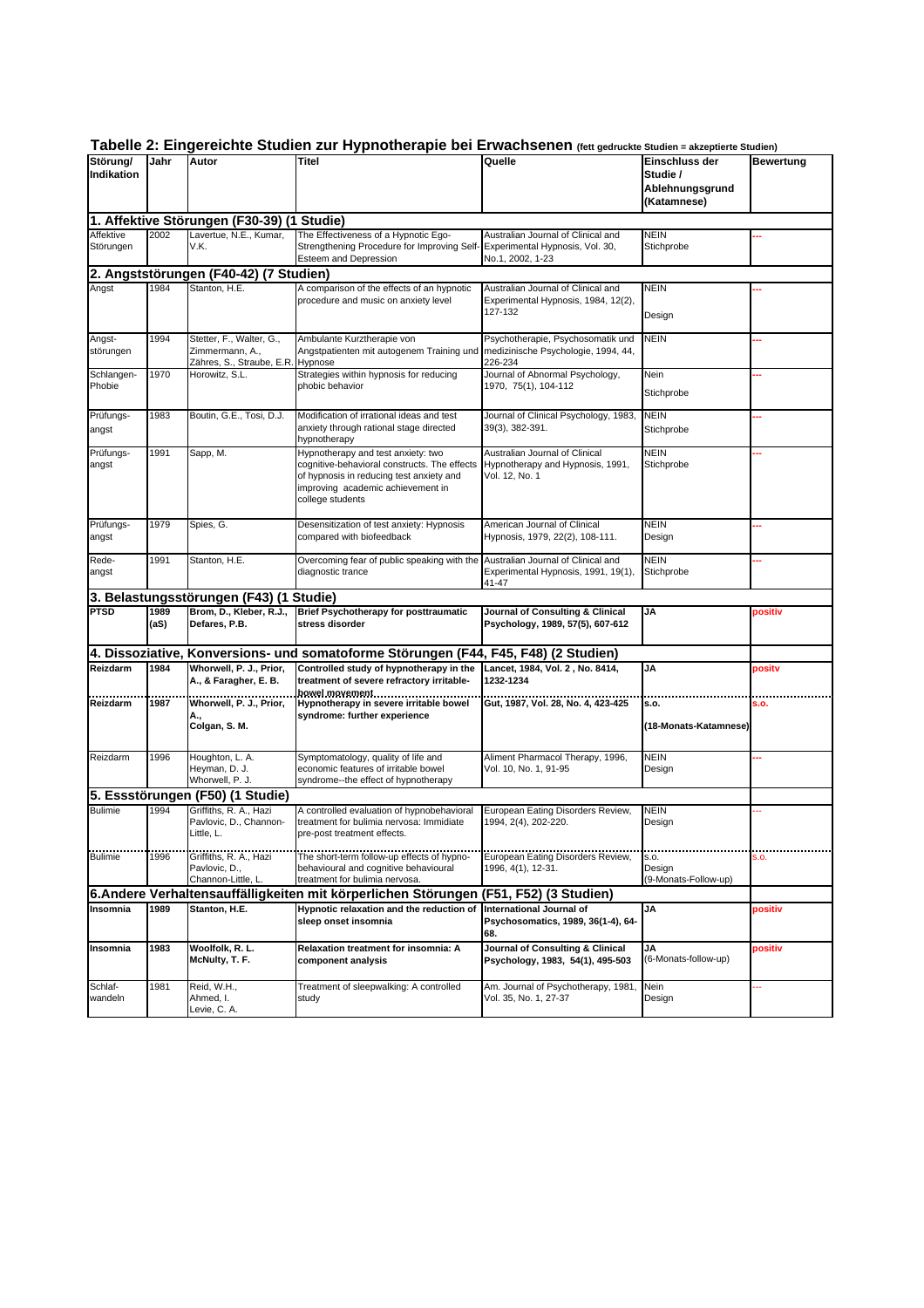|                        | 7. Psychische und soziale Faktoren bei somatischen Krankheiten (F54) (24 Studien) |                                                                                                                                                                            |                                                                                                                                                                   |                                                                                     |                                                              |                   |
|------------------------|-----------------------------------------------------------------------------------|----------------------------------------------------------------------------------------------------------------------------------------------------------------------------|-------------------------------------------------------------------------------------------------------------------------------------------------------------------|-------------------------------------------------------------------------------------|--------------------------------------------------------------|-------------------|
| Störung/<br>Indikation | Jahr                                                                              | Autor                                                                                                                                                                      | Titel                                                                                                                                                             | Quelle                                                                              | Einschluss der<br>Studie /<br>Ablehnungsgrund<br>(Katamnese) | <b>Bewertung</b>  |
| Adipositas             | 1985                                                                              | Bolocofsky, D.N.,<br>Spinler, D.C.,<br>Morris, L.                                                                                                                          | Effectiveness of hypnosis as an adjunct to<br>behavioral weight management                                                                                        | Journal of Clinical Psychology, 1985,<br>Vol. 41, No. 1, 35-41                      | <b>NEIN</b><br>Stichprobe                                    |                   |
| Adipositas             | 1980                                                                              | Bornstein, P.H.,<br>Devine, D. A.                                                                                                                                          | Covert modeling-hypnosis in the treatment<br>of obesity                                                                                                           | Psychotherapy: Theory, Research &<br>Practice, 1980, Vol. 17(3), 272-276            | <b>NEIN</b><br>Stichprobe                                    |                   |
| Adipositas             | 1979                                                                              | Deyoub, P. L.                                                                                                                                                              | Hypnosis in the treatment of obesity and<br>the relation of suggestibility to outcome                                                                             | J Am Soc Psychosom Dent Med,<br>1979, Vol. 29, No. 4, 137-49                        | <b>NEIN</b><br>Stichprobe                                    |                   |
| Arthritis              | 2000                                                                              | Horton-Hausknecht,<br>J.R., Mitzdorf, U.,<br>Melchart, D.                                                                                                                  | The effect of hypnosis therapy on the<br>symptoms and disease activity in<br>rheumatoid arthritis                                                                 | Psychology and Health, 2000, Vol.<br>14, 1089-1104                                  | <b>NEIN</b><br>Design                                        |                   |
| Asthma                 | 1968                                                                              | Citron, K. M., Maher-<br>Laughnan, G.P.,<br>Kinsley, B.J.                                                                                                                  | Hypnosis for asthma - a controlled trial                                                                                                                          | British Medical Journal, 1968, Vol. 4,<br>71-76                                     | <b>JA</b>                                                    | teilweise positiv |
| Asthma                 | 1986                                                                              | Ewer, T. C.<br>Stewart, D. E.                                                                                                                                              | Improvement in bronchial hyper-<br>responsiveness in patients with moderate<br>asthma after treatment with a hypnotic<br>technique: a randomised controlled trial | Br Med J Clin Res Ed, 1986, Vol.<br>293, No. 6555, 1129-1132                        | JA                                                           | teilweise positiv |
| Fibro-<br>myalgie      | 1991                                                                              | Haanen, H. C.<br>Hoenderdos.<br>H. T., van Romunde, L.<br>K., Hop, W. C., Mallee,<br>C., Terwiel, J. P.,<br>Hekster, G. B.                                                 | Controlled trial of hypnotherapy in the<br>treatment of refractory fibromyalgia                                                                                   | Journal of Rheumatology, 1991,<br>Vol. 18, No. 1, 72-5                              | JA                                                           | teilweise positiv |
| Geburt                 | 1990                                                                              | Harmon, T.M., Hynan,<br>М.Т.                                                                                                                                               | Improved obstetric outcomes using<br>hypnotic analgesia and skill mastery<br>combined with childbirth education                                                   | Journal of Consulting & Clinical<br>Psychology, 1990, 58(5), 525-530                | JA                                                           | positiv           |
| Geburt                 | 1993                                                                              | Jenkins, M. W.<br>Pritchard, M. H.                                                                                                                                         | Hypnosis: practical applications and<br>theoretical considerations in normal labour                                                                               | British Journal of Obstetrics &<br>Gynaecology, 1993, 100(3), 221-226               | <b>NEIN</b><br>Design                                        |                   |
| Kiefer-<br>schmerz     | 1984                                                                              | Stam, H.J., McGrath,<br>P.A., Brooke, R.I.                                                                                                                                 | The effects of a cognitive-behavioral<br>treatment program on temporo-mandibular<br>pain and dysfunction syndrome                                                 | Psychosomatic Medicine, 1984, vol.<br>46, No. 6, 534-545                            | <b>NEIN</b><br>Design                                        |                   |
| Krebs                  | 1992                                                                              | Syrjala, K.L.,<br>Cummings, C.,<br>Donaldson, G.W.                                                                                                                         | Hypnosis or cognitive beha-vioral<br>training for the reduc-tion of pain and<br>nausea during cancer treatment: A<br>controlled clinical trial                    | Pain, 1992, Vol. 48, No. 2, 137-146                                                 | JA                                                           | positiv           |
| Migräne                | 1975                                                                              | Anderson,<br>J. A.<br>Basker, M. A., Dalton,<br>R.                                                                                                                         | Migraine and hypnotherapy                                                                                                                                         | International Journal of Clinical &<br>Experimental Hypnosis, 1975,<br>23(1), 48-58 | JA<br>(+ 6 Monats<br>Katamnese)                              | positiv           |
| OP                     | 1995                                                                              | Ashton, R. C., Jr.<br>Whitworth, G. C.<br>Seldomridge, J. A.<br>Shapiro, P. A.<br>Michler, R. E.<br>Smith, C. R.<br>Rose, E.A.<br>Fisher, S.<br>Oz, M. C.                  | The effects of self-hypnosis on quality of life<br>following coronary artery bypass surgery:<br>preliminary results of a prospective,<br>randomized trial         | Journal of Alternative Complement<br>Medicine, 1995, Vol. 1, No. 3, 285-<br>290     | NEIN<br>Zwischenergebnisse                                   |                   |
| OP                     | 1997                                                                              | Ashton, C., Jr., Whit-<br>worth, G.C., Seldom-<br>ridge, J.A., Shapiro, P.<br>A., Weinberg, A. D.,<br>Michler, R. E., Smith,<br>C.R., Rose, E.A., Fisher,<br>S., Oz, M. C. | Self-hypnosis reduces anxiety following<br>coronary artery bypass surgery. A<br>prospective, randomized trial                                                     | Journal of Cardiovasc Surg Torino,<br>1997, Vol. 38, No. 1, 69-75                   | JA                                                           | teilweise positiv |
| OP                     | 1997                                                                              | Enqvist, B.<br>Bjorklund, C.<br>Engman, M.<br>Jakobsson, J.                                                                                                                | Preoperative hypnosis reduces<br>postoperative vomiting after surgery of<br>the breasts. A prospective, randomized<br>and blinded studv                           | Acta Anaesthesiol Scand, 1997,<br>Vol. 41, No. 8, 1028-1032                         | JA                                                           | positiv           |
| ОP                     | 1997                                                                              | Faymonville, M.<br>E., Mambourg, P.<br>H., Joris, J.,<br>Vrigens, B.<br>Fissette, J.<br>Albert, A.<br>Lamy, M.                                                             | Psychological approaches during<br>conscious sedation. Hypnosis versus<br>stress reducing strategies: A prospective<br>randomized study                           | Pain, 1997, Vol. 73, No. 3, 361-367                                                 | JA                                                           | positiv           |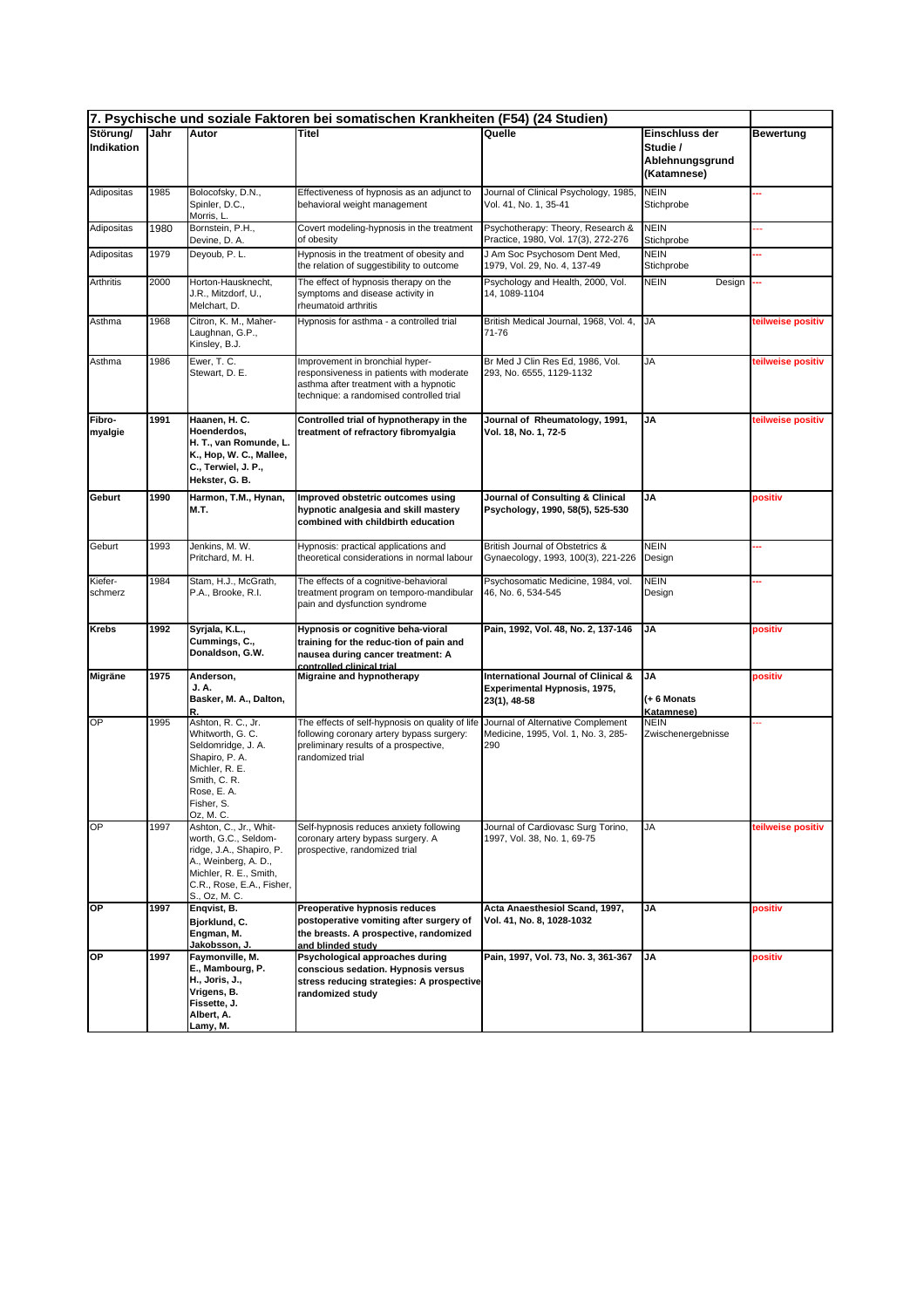| Störung/<br>Indikation            | Jahr | Autor                                                                                                                                                 | Titel                                                                                                                                                                                                                                                                                                                                                              | Quelle                                                                                           | Einschluss der<br>Studie /<br>Ablehnungsgrund<br>(Katamnese) | <b>Bewertung</b> |
|-----------------------------------|------|-------------------------------------------------------------------------------------------------------------------------------------------------------|--------------------------------------------------------------------------------------------------------------------------------------------------------------------------------------------------------------------------------------------------------------------------------------------------------------------------------------------------------------------|--------------------------------------------------------------------------------------------------|--------------------------------------------------------------|------------------|
| ОP                                | 1988 | Goldman, L., Ogg, T.<br>W., Levey, A. B.                                                                                                              | Hypnosis and daycase anaesthesia                                                                                                                                                                                                                                                                                                                                   | Anaestesia, 1988, 43, 466-469                                                                    | JA                                                           | positiv          |
| e                                 | 1997 | Mauer, M. H.,<br>Burnett, K. F.,<br>Ouellette, E.A.,<br>Ironson, G. H.<br>Dandes, H. M.                                                               | Medical hypnosis and orthopedic hand<br>surgery: Pain perception, postoperative<br>recovery, and therapeutic comfort                                                                                                                                                                                                                                               | International Journal of Clinical &<br>Experimental Hypnosis, 1999, Vol.<br>47, No. 2, 144-161   | <b>NEIN</b><br>Design                                        |                  |
| OP                                | 1999 | Meurisse, M.,<br>Defechereux, T., Hamoir,<br>E., Maweja, S.,<br>Marchettini, P.,<br>Gollogly, L., Degau-<br>que, C., Joris, J.,<br>Faymonville, M. E. | Hypnosis with conscious sedation instead<br>of general anaesthesia? Applications in<br>cervical endocrine surgery                                                                                                                                                                                                                                                  | Acta Chir Belg, 1999, Vol. 99, No. 4,<br>151-158                                                 | <b>NEIN</b><br>Design                                        | ۵.               |
| ОP                                | 1991 | Weinstein,<br>E.J.,<br>Au, P.K.                                                                                                                       | Use of hypnosis before and during<br>angioplasty                                                                                                                                                                                                                                                                                                                   | <b>American Journal of Clinical</b><br>Hypnosis, 1991, Vol. 34, No. 1, 29-<br>37                 | JA                                                           | positiv          |
| Spannungs-<br>kopf-<br>schmerz    | 1991 | Melis, P.M.,<br>Rooimans, W.,<br>Spierings, E.L.,<br>Hoogduin, C. A.                                                                                  | Treatment of chronic tension-type<br>headache with hypnotherapy: A single-<br>blind time controlled study                                                                                                                                                                                                                                                          | Headache, 1991, 31(10), 686-689                                                                  | <b>JA</b>                                                    | positiv          |
| Spannungs-<br>kopf-<br>schmerz    | 1992 | Spinhoven, P.,<br>Linssen, A. C.,<br>Van Dyck, R.,<br>Zitman, F. G.                                                                                   | Autogenic training and self-hypnosis in<br>the control of tension headache                                                                                                                                                                                                                                                                                         | General Hospital Psychiatry, 1992, JA<br>14(6), 408-415                                          |                                                              | positiv          |
| Verbren-<br>nungen                | 1992 | Patterson, D. R.<br>Everett, J. J.<br>Burns, G. L.<br>Marvin, J. A.                                                                                   | Hypnosis for the treatment of burn pain                                                                                                                                                                                                                                                                                                                            | J Consult Clin Psychol, 1992, Vol.<br>60, No. 5, 713-717                                         | <b>JA</b>                                                    | positiv          |
| Verbren-<br>nungen                | 2000 | Wright, B.R.<br>Drummond, P.<br>D.                                                                                                                    | Rapid induction analgesia for the<br>alleviation of procedural pain during<br>burn care                                                                                                                                                                                                                                                                            | Burns, 2000, Vol. 26, No. 3, 275-82                                                              | IJΑ                                                          | positiv          |
| Zwölffinger-<br>darm-<br>geschwür | 1988 | Colgan, S.<br>Faragher, E.<br>Whorwell, P.                                                                                                            | Controlled trial of hypnotherapy in<br>relapse prevention of duodenal<br>ulceration                                                                                                                                                                                                                                                                                | Lancet, 1988, Vol. 1, No. 8598, 1299-JA<br>1300                                                  |                                                              | positiv          |
|                                   |      |                                                                                                                                                       | 8. Persönlichkeitsstörungen und Verhaltensstörungen (F6) (ENTFÄLLT)                                                                                                                                                                                                                                                                                                |                                                                                                  |                                                              |                  |
|                                   |      |                                                                                                                                                       | 9. Abhängigkeiten und Missbrauch (F1, F55) (7 Studien)                                                                                                                                                                                                                                                                                                             |                                                                                                  |                                                              |                  |
| <b>Methadon</b>                   | 1984 | Manganiello, A.J.                                                                                                                                     | A comparative study of hypno-therapy<br>and psychotherapy in the treatment of<br>methadone addicts                                                                                                                                                                                                                                                                 | American Journal of Clinical<br>Hypnosis, 1984, Vol. 26, No. 4,273-<br>279                       | <b>JA</b>                                                    | positiv          |
| Nikotin                           | 1980 | Javel, A.F.                                                                                                                                           | One-session hypnotherapy for smoking: A<br>controlled study                                                                                                                                                                                                                                                                                                        | Psychological Reports, 1980, 46(3<br>PT1), 895-899                                               | <b>NEIN</b><br>Design                                        |                  |
| Nikotin                           | 1970 | Kline, M. V.                                                                                                                                          | The use of extended group hypnotherapy<br>sessions in controlling cigarette habituation                                                                                                                                                                                                                                                                            | International Journal of Clinical and<br>Experimental Hypnosis, 1970, Vol.<br>18, No. 4, 270-282 | <b>NEIN</b><br>Design                                        |                  |
| <b>Nikotin</b>                    | 1975 | Pederson, L.L.,<br>Scrimgeour, W.G.,<br>Lefcoe, N. M.                                                                                                 | <b>Comparison of hypnosis plus</b><br>counseling, counseling alone, and<br>hypnosis alone in a community service                                                                                                                                                                                                                                                   | Journal of Consulting & Clinical<br>Psychology, 1975, 46(3), 920                                 | Studie 1: JA<br>Studie 2: NEIN:                              | positiv          |
|                                   |      |                                                                                                                                                       | smoking withdrawal program                                                                                                                                                                                                                                                                                                                                         |                                                                                                  | Design                                                       |                  |
| <b>Nikotin</b>                    | 1984 | Rabkin, S.W.,<br>Boyko, E.,<br>Shane, F.,<br>Kaufert. J.                                                                                              | A randomized trial compa-ring smoking<br>cessation programs utilizing behaviour<br>modification, health education or<br>hvnnosis                                                                                                                                                                                                                                   | Addictive Behaviors, 1984, Vol. 9,<br>No. 2, 157-173                                             | JA                                                           | positiv          |
| <b>Nikotin</b>                    | 1983 | Schubert, D.                                                                                                                                          | Comparison of hypnotherapy with<br>systematic relaxatation in the treatment<br>of cigarette habituation                                                                                                                                                                                                                                                            | Journal of Clinical Psychology,<br>1983, 39, 198-202                                             | JA                                                           | positiv          |
| <b>Nikotin</b>                    | 1988 | Williams, J. M.<br>Hall, D. W.                                                                                                                        | Use of single session hypnosis for                                                                                                                                                                                                                                                                                                                                 | <b>Addictive Behaviors, 1988</b><br>Vol. 13, No. 2, 205-208                                      | JA                                                           | oositiv          |
| Ablehnungsgründe:                 |      |                                                                                                                                                       | Stichprobe=Behandelte Stichprobe mindestens teilweise ohne Störung mit Krankheitswert<br>Design=methodische Mindesanforderungen an das Untersuchungsdesign oder die statistische Methodik nicht erfüllt<br>Zwischenergebnisse: Publikation berichtet lediglich Zwischenergebnisse einer Studie, die in einer späteren Publikation vollständig veröffentlicht wurde |                                                                                                  |                                                              |                  |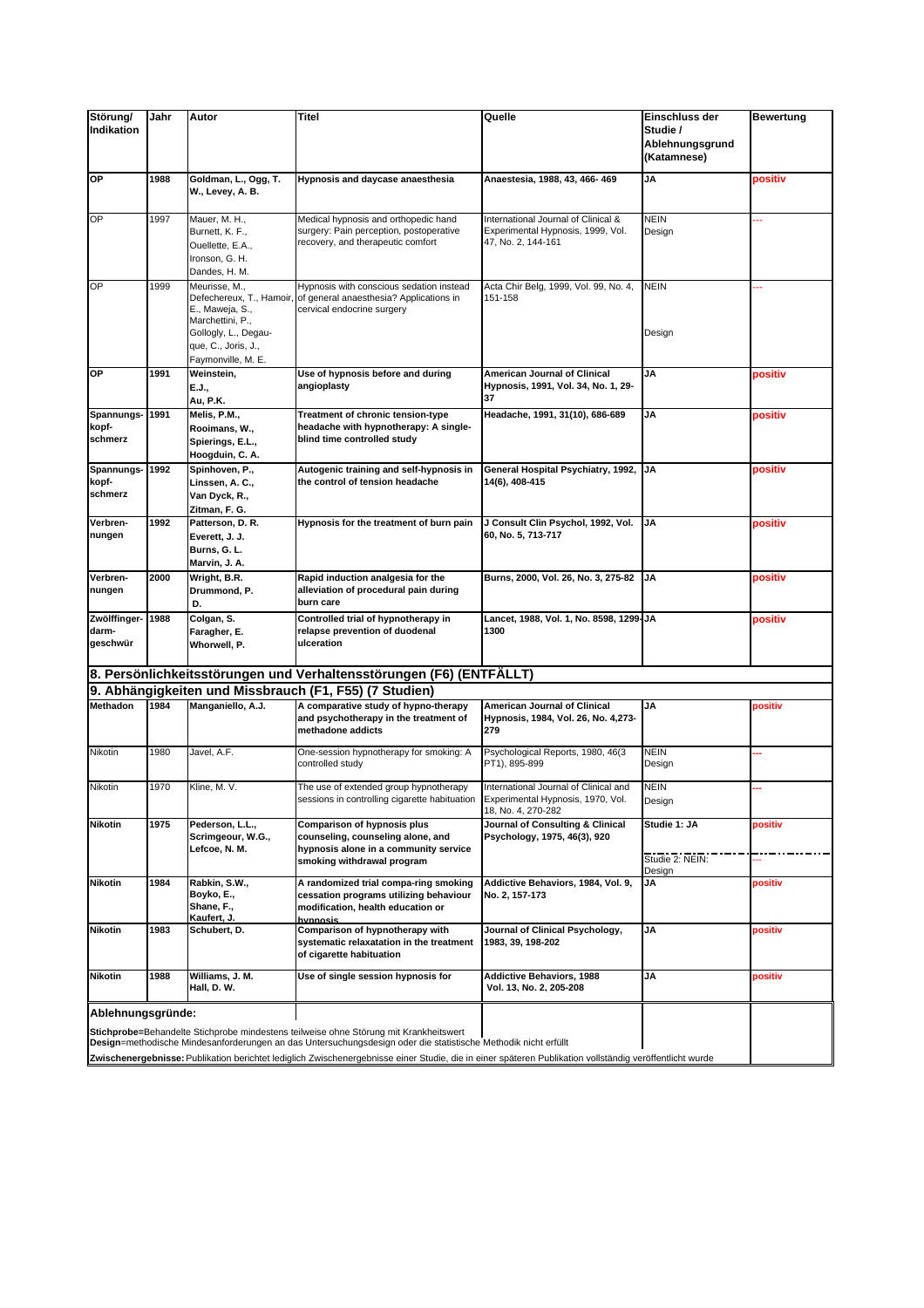**Übersicht zu den eingereichten Studien zur Hypnotherapie bei Kindern und Jugendlichen und deren Bewertung** 

**Tabelle 3:** Zusammenfassung der Bewertung der eingereichten Studien für die Anwendungsbereiche der Psychotherapie bei Kindern und Jugendlichen

| WBP-Anwendungsbereiche der<br>Psychotherapie bei Kindern &<br>Jugendlichen            | Eingereichte<br><b>Studien</b> | Anerkannte<br><b>Studien</b> | Untersuchte Störung<br>(+ Katamnese-Dauer)                        |
|---------------------------------------------------------------------------------------|--------------------------------|------------------------------|-------------------------------------------------------------------|
| 4. Essstörungen und andere<br>Verhaltensauffälligkeiten mit<br>körperlichen Störungen | 5                              | ხ                            | Krebs: 2 (keine Katamnese)<br>Operationen: 3<br>(keine Katamnese) |
| 5. Verhaltensstörungen mit Beginn in<br>der Kindheit und Jugend                       | 2                              |                              | Enuresis: 1 (+ 6 Monate)                                          |